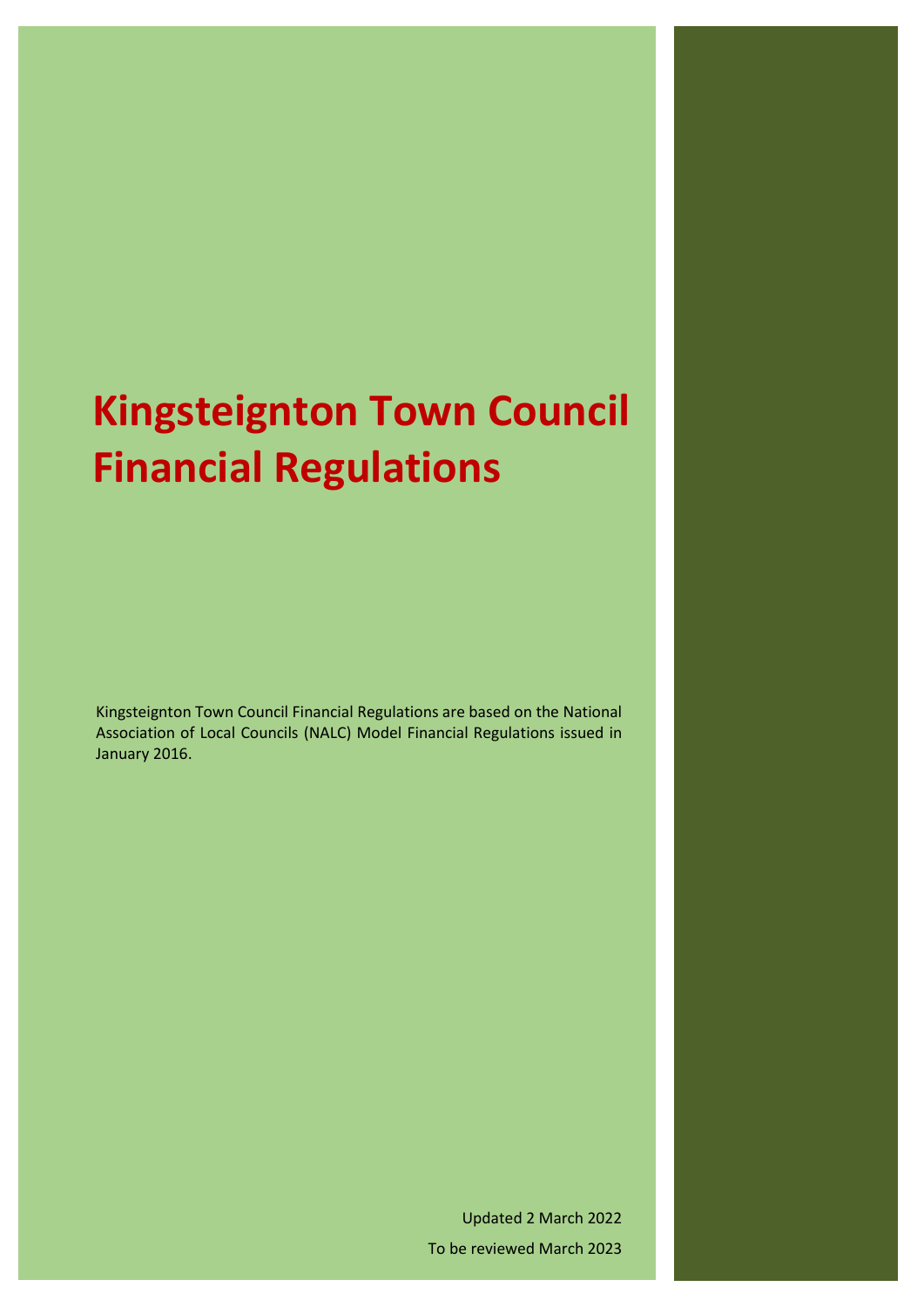### **KINGSTEIGNTON TOWN COUNCIL**

## **FINANCIAL REGULATIONS**

#### **INDEX**

| $\mathbf{1}$ . |                                                                                 |  |
|----------------|---------------------------------------------------------------------------------|--|
| 2.             |                                                                                 |  |
| 3.             |                                                                                 |  |
| 4.             |                                                                                 |  |
| 5.             |                                                                                 |  |
| 6.             |                                                                                 |  |
| 7.             |                                                                                 |  |
| 8.             |                                                                                 |  |
| 9.             |                                                                                 |  |
| 10.            |                                                                                 |  |
| 11.            |                                                                                 |  |
| 12.            | PAYMENTS UNDER CONTRACTS FOR BUILDING OR OTHER CONSTRUCTION WORKS (PUBLIC WORKS |  |
| 13.            |                                                                                 |  |
| 14.            |                                                                                 |  |
| 15.            |                                                                                 |  |
| 16.            |                                                                                 |  |
| 17.            |                                                                                 |  |
| 18.            |                                                                                 |  |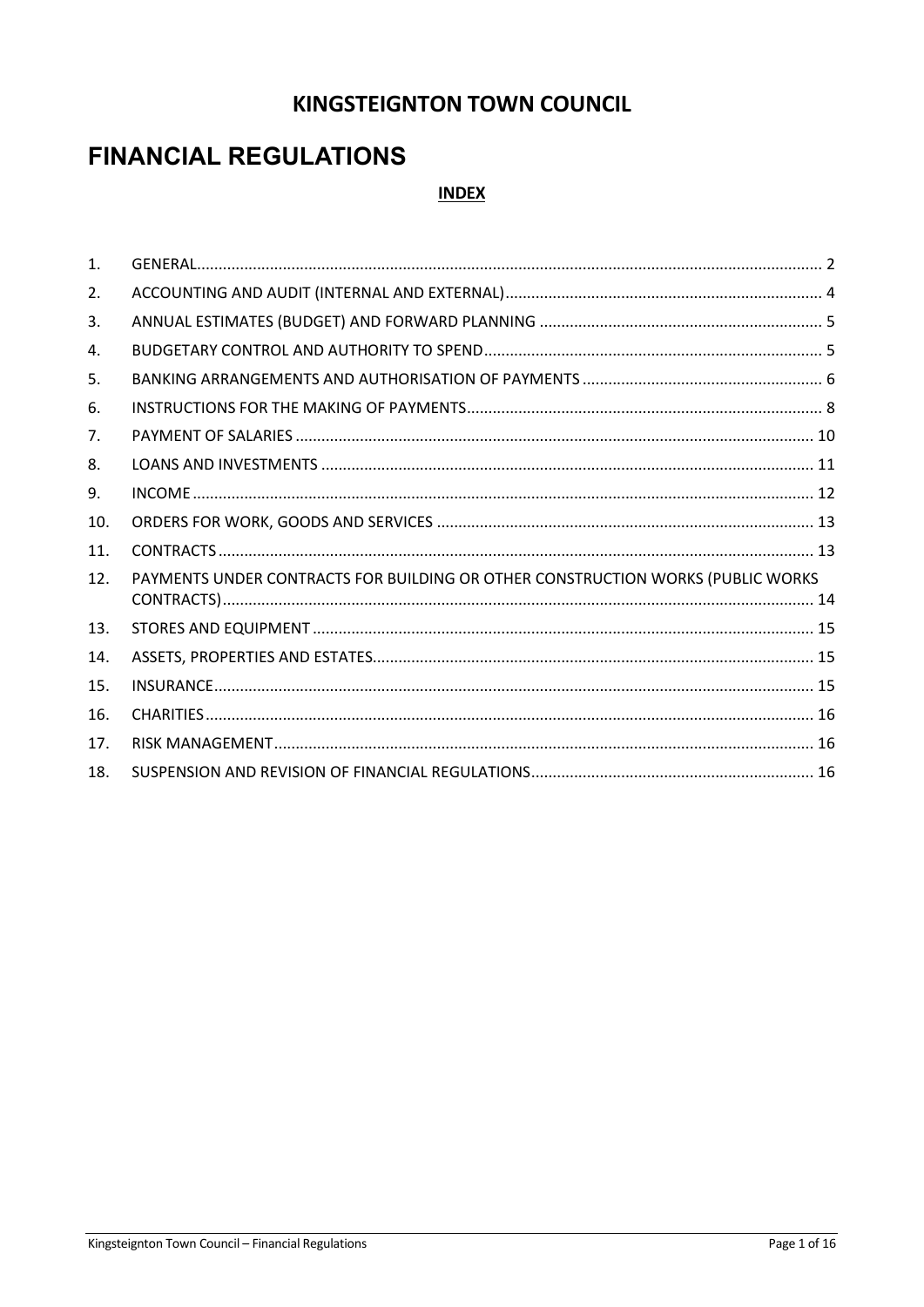#### <span id="page-2-0"></span>**1. GENERAL**

- **1.1.** These financial regulations govern the conduct of financial management by the council and may only be amended or varied by resolution of the council. Financial regulations are one of the council's three governing policy documents providing procedural guidance for members and officers. Financial regulations must be observed in conjunction with the council's standing orders and any individual financial regulations relating to contracts.
- **1.2.** The council is responsible in law for ensuring that its financial management is adequate and effective, and that the council has a sound system of internal control which facilitates the effective exercise of the council's functions, including arrangements for the management of risk.
- **1.3.** The council's accounting control systems must include measures:
	- for the timely production of accounts.
	- that provide for the safe and efficient safeguarding of public money.
	- to prevent and detect inaccuracy and fraud; and
	- identifying the duties of officers.
- **1.4.** These financial regulations demonstrate how the council meets these responsibilities and requirements.
- **1.5.** At least once a year, prior to approving the Annual Governance Statement, the council must review the effectiveness of its system of internal control which shall be in accordance with proper practices.
- **1.6.** Deliberate or wilful breach of these Regulations by an employee may give rise to disciplinary proceedings.
- **1.7.** Members of Council are expected to follow the instructions within these Regulations and not to entice employees to breach them. Failure to follow instructions within these Regulations brings the office of councillor into disrepute.
- **1.8.** The Responsible Financial Officer (RFO) holds a statutory office to be appointed by the council. The Clerk has been appointed as RFO for this council and these regulations will apply accordingly.
- **1.9.** The RFO/FO
	- acts under the policy direction of the council.
	- administers the council's financial affairs in accordance with all Acts, Regulations, and proper practices.
	- determines on behalf of the council its accounting records and accounting control systems.
	- ensures the accounting control systems are observed.
	- maintains the accounting records of the council up to date in accordance with proper practices.
	- assists the council to secure economy, efficiency, and effectiveness in the use of its resources; and
	- produces financial management information as required by the council.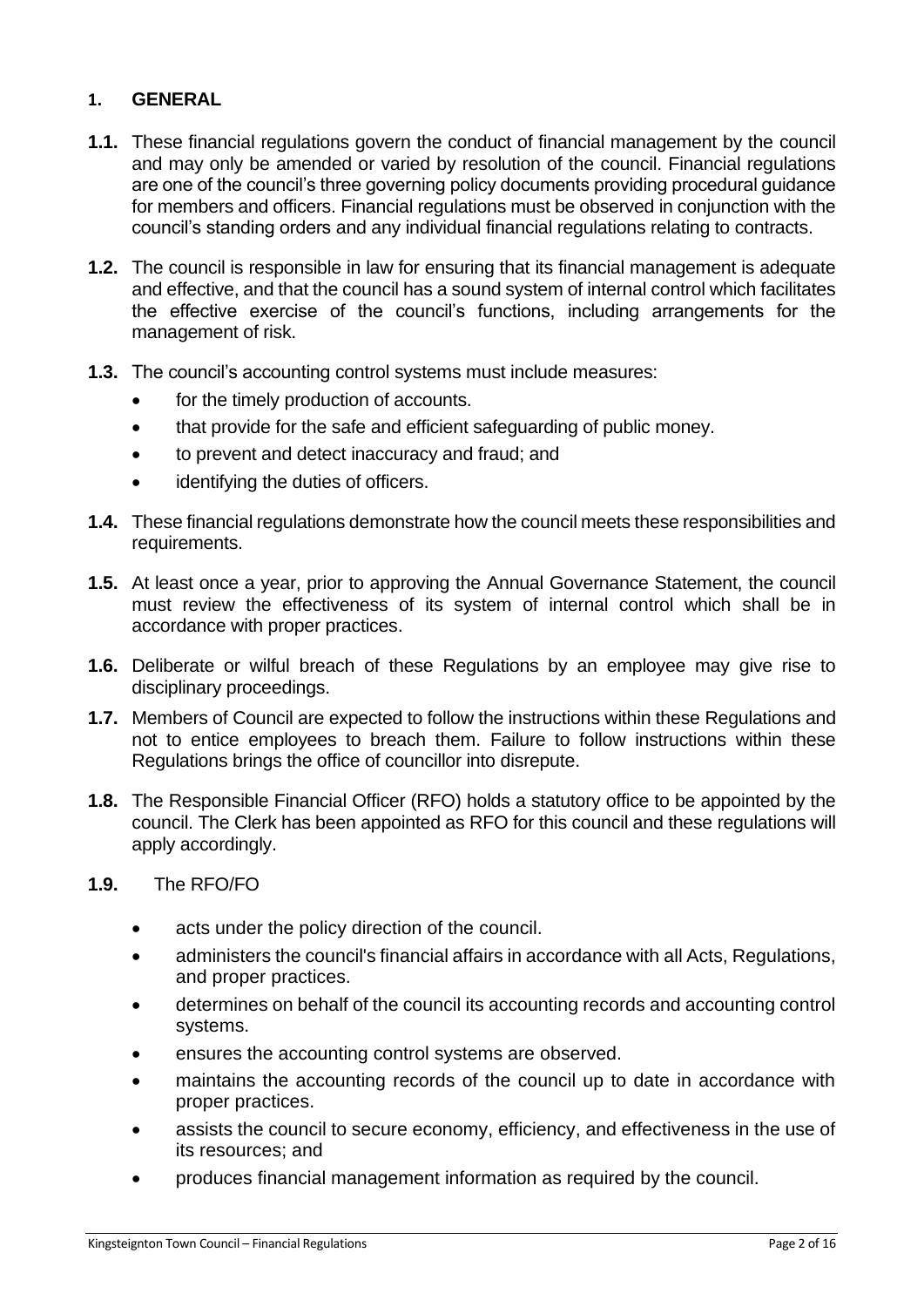- **1.10.**The accounting records determined by the RFO shall be sufficient to show and explain the council's transactions and to enable the RFO/FO to ensure that any income and expenditure account and statement of balances, or record of receipts and payments and additional information, as the case may be, or management information prepared for the council from time to time comply with the Accounts and Audit Regulations.
- **1.11.** The accounting records determined by the RFO shall in particular contain:
	- entries from day to day of all sums of money received and expended by the council and the matters to which the income and expenditure or receipts and payments account relate.
	- a record of the assets and liabilities of the council; and
	- wherever relevant, a record of the council's income and expenditure in relation to claims made, or to be made, for any contribution, grant or subsidy.
- **1.12.** The accounting control systems determined by the RFO shall include:
	- procedures to ensure that the financial transactions of the council are recorded as soon as reasonably practicable and as accurately and reasonably as possible.
	- procedures to enable the prevention and detection of inaccuracies and fraud and the ability to reconstruct any lost records.
	- identification of the duties of officers dealing with financial transactions and division of responsibilities of those officers in relation to significant transactions.
	- procedures to ensure that uncollectable amounts, including any bad debts are not submitted to the council for approval to be written off except with the approval of the RFO and that the approvals are shown in the accounting records; and
	- measures to ensure that risk is properly managed.
- **1.13.**The council is not empowered by these Regulations or otherwise to delegate certain specified decisions. In particular any decision regarding:
	- setting the final budget or the precept (Council Tax requirement).
	- approving accounting statements.
	- approving an annual governance statement.
	- borrowing.
	- writing off bad debts.
	- declaring eligibility for the General Power of Competence; and

addressing recommendations in any report from the internal or external auditors shall be a matter for the full council only.

**1.14.** In addition, the council must:

- determine and keep under regular review the bank mandate for all council bank accounts.
- That the Responsible Finance Officer and Finance Officer are signatories on the bank account for purposes of speaking with bank officials and are **not** permitted to sign any cheques or forms of payment.
- approve any grant or a single commitment in excess of **£5000**; and
- in respect of the annual salary for any employee have regard to recommendations about annual salaries of employees made by the relevant committee in accordance with its terms of reference.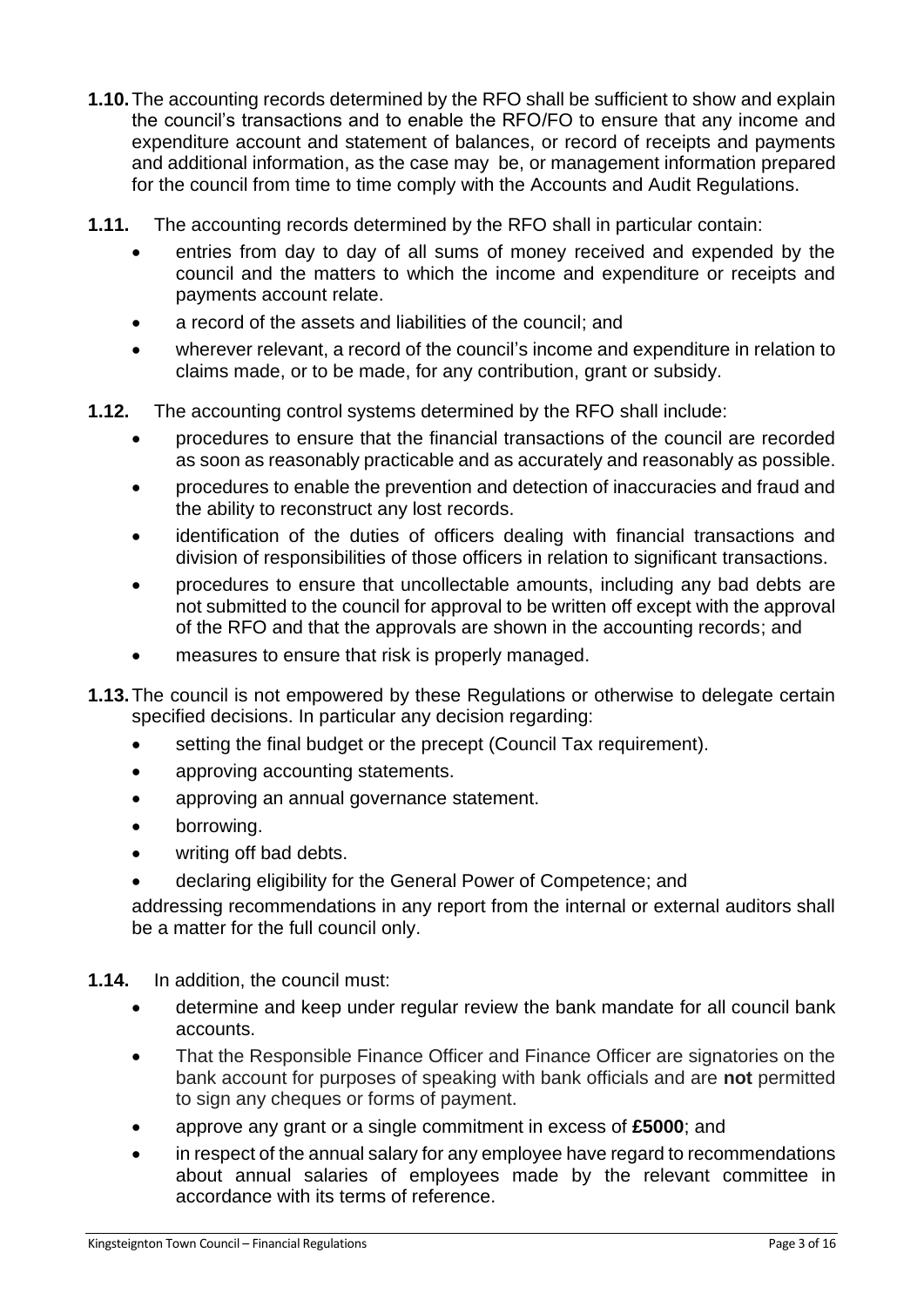**1.15.**In these financial regulations, references to the Accounts and Audit Regulations or 'the regulations' shall mean the regulations issued under the provisions of section 27 of the Audit Commission Act 1998, or any superseding legislation, and then in force unless otherwise specified.

In these financial regulations the term 'proper practice' or 'proper practices' shall refer to guidance issued in Governance *and Accountability for Local Councils - a Practitioners' Guide (England)* issued by the Joint Practitioners Advisory Group (JPAG), available from the websites of the National Association of Local Councils (NALC) and the Society for Local Council Clerks (SLCC).

#### <span id="page-4-0"></span>**2. ACCOUNTING AND AUDIT (INTERNAL AND EXTERNAL)**

- **2.1.** All accounting procedures and financial records of the council shall be determined by the RFO in accordance with the Accounts and Audit Regulations, appropriate guidance, and proper practices.
- **2.2.** On a regular basis, at least once in each quarter, and at each financial year end, the Chair of Finance shall be appointed to verify bank reconciliations (for all accounts) produced by the FO. The member shall sign the reconciliations and the original bank statements (or similar document) as evidence of verification. This activity shall on conclusion be reported, including any exceptions, to and noted by the Council or Finance Committee.
- **2.3.** The RFO shall complete the annual statement of accounts, annual report, and any related documents of the council contained in the Annual Return (as specified in proper practices) as soon as practicable after the end of the financial year and having certified the accounts shall submit them and report thereon to the Council within the timescales set by the Accounts and Audit Regulations.
- **2.4.** The council shall ensure that there is an adequate and effective system of internal audit of its accounting records, and of its system of internal control in accordance with proper practices. Any officer or member of the council shall make available such documents and records as appear to the council to be necessary for the purpose of the audit and shall, as directed by the council, supply the RFO, internal auditor, or external auditor with such information and explanation as the council considers necessary for that purpose.
- **2.5.** The internal auditor shall be appointed by and shall carry out the work in relation to internal controls required by the council in accordance with proper practices.
- **2.6.** The internal auditor shall:
	- be competent and independent of the financial operations of the council.
	- report to council in writing, or in person, on a regular basis with a minimum of one annual written report during each financial year.
	- to demonstrate competence, objectivity, and independence, be free from any actual or perceived conflicts of interest, including those arising from family relationships; and
	- have no involvement in the financial decision making, management or control of the council.
- **2.7.** Internal or external auditors may not under any circumstances: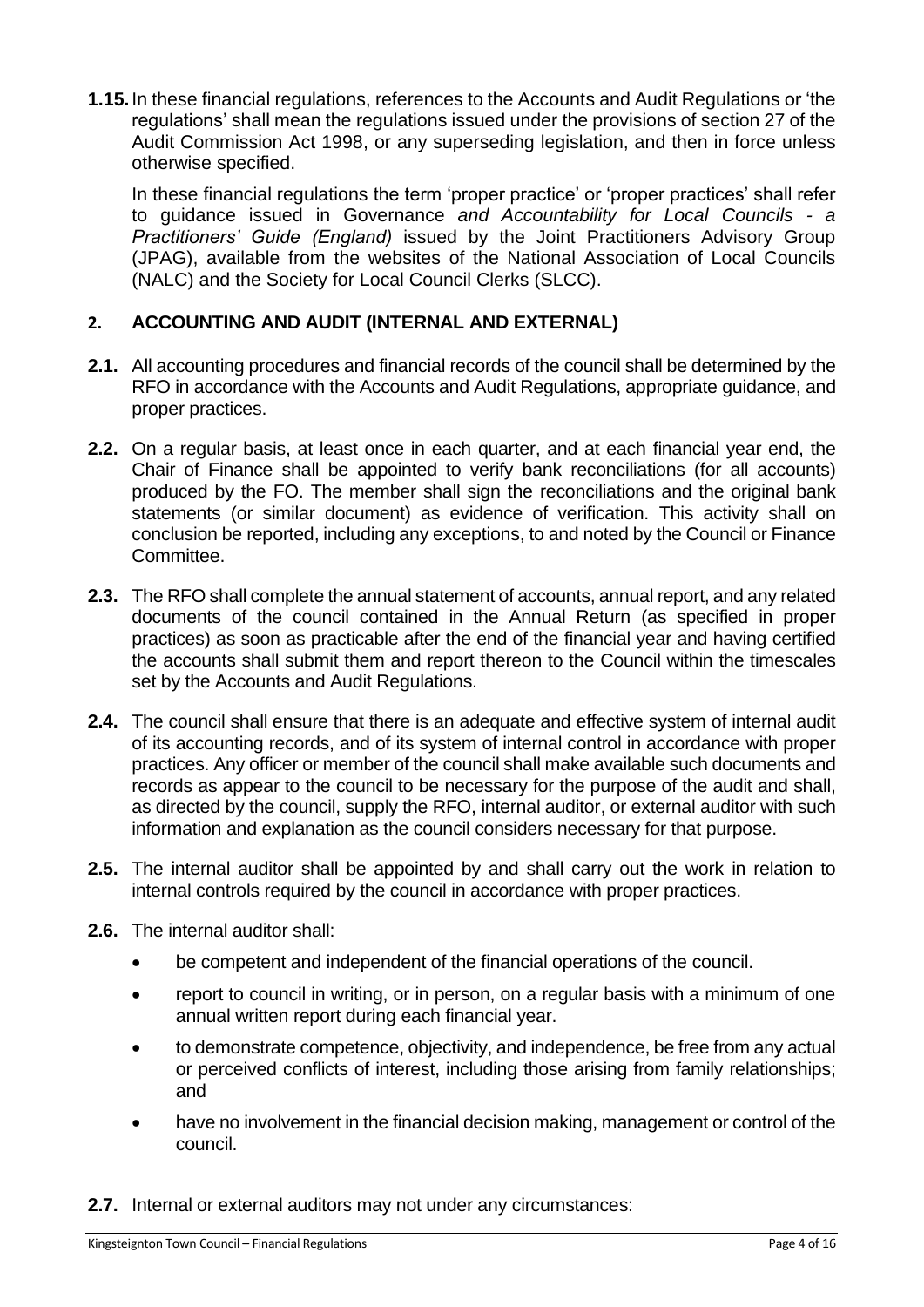- perform any operational duties for the council.
- initiate or approve accounting transactions; or
- direct the activities of any council employee, except to the extent that such employees have been appropriately assigned to assist the internal auditor.
- **2.8.** For the avoidance of doubt, in relation to internal audit the terms 'independent' and 'independence' shall have the same meaning as is described in proper practices.
- **2.9.** The RFO shall make arrangements for the exercise of electors' rights in relation to the accounts including the opportunity to inspect the accounts, books, and vouchers and display or publish any notices and statements of account required by Audit Commission Act 1998, or any superseding legislation, and the Accounts and Audit Regulations.
- **2.10.** The RFO shall, without undue delay, bring to the attention of all councillors any correspondence or report from internal or external auditors.

#### <span id="page-5-0"></span>**3. ANNUAL ESTIMATES (BUDGET) AND FORWARD PLANNING**

- **3.1.** Each committee (if any) shall review its two-year forecast of revenue and capital receipts and payments. Having regard to the forecast, it shall thereafter formulate and submit proposals for the following financial year to the council not later than the end of November each year including any proposals for revising the forecast.
- **3.2.** The FO must each year, by no later than November, prepare detailed estimates of all receipts and payments including the use of reserves and all sources of funding for the following financial year in the form of a budget to be considered by the Finance Committee before being recommended to the Full Council for approval.
- **3.3.** The council shall consider annual budget proposals in relation to the council's two-year forecast of revenue and capital receipts and payments including recommendations for the use of reserves and sources of funding and update the forecast accordingly.
- **3.4.** The council shall fix the precept (council tax requirement), and relevant basic amount of council tax to be levied for the ensuing financial year not later than by the end of January each year. The RFO shall issue the precept to the billing authority and shall supply each member with a copy of the approved annual budget.
- **3.5.** The approved annual budget shall form the basis of financial control for the ensuing year.

#### <span id="page-5-1"></span>**4. BUDGETARY CONTROL AND AUTHORITY TO SPEND**

- **4.1.** Expenditure on revenue items may be authorised up to the amounts included in each approved committee budget This authority is to be determined by:
	- the council for all items over £10,000 is duly delegated to Committee

Such authority is to be evidenced by a minute or by an authorisation slip duly signed by the Clerk, and where necessary also by the Mayor or appropriate Chairman. Contracts may not be disaggregated to avoid controls imposed by these regulations.

**4.2.** No expenditure may be authorised that will exceed the amount provided in the revenue budget for that class of expenditure other than by resolution of the council, or duly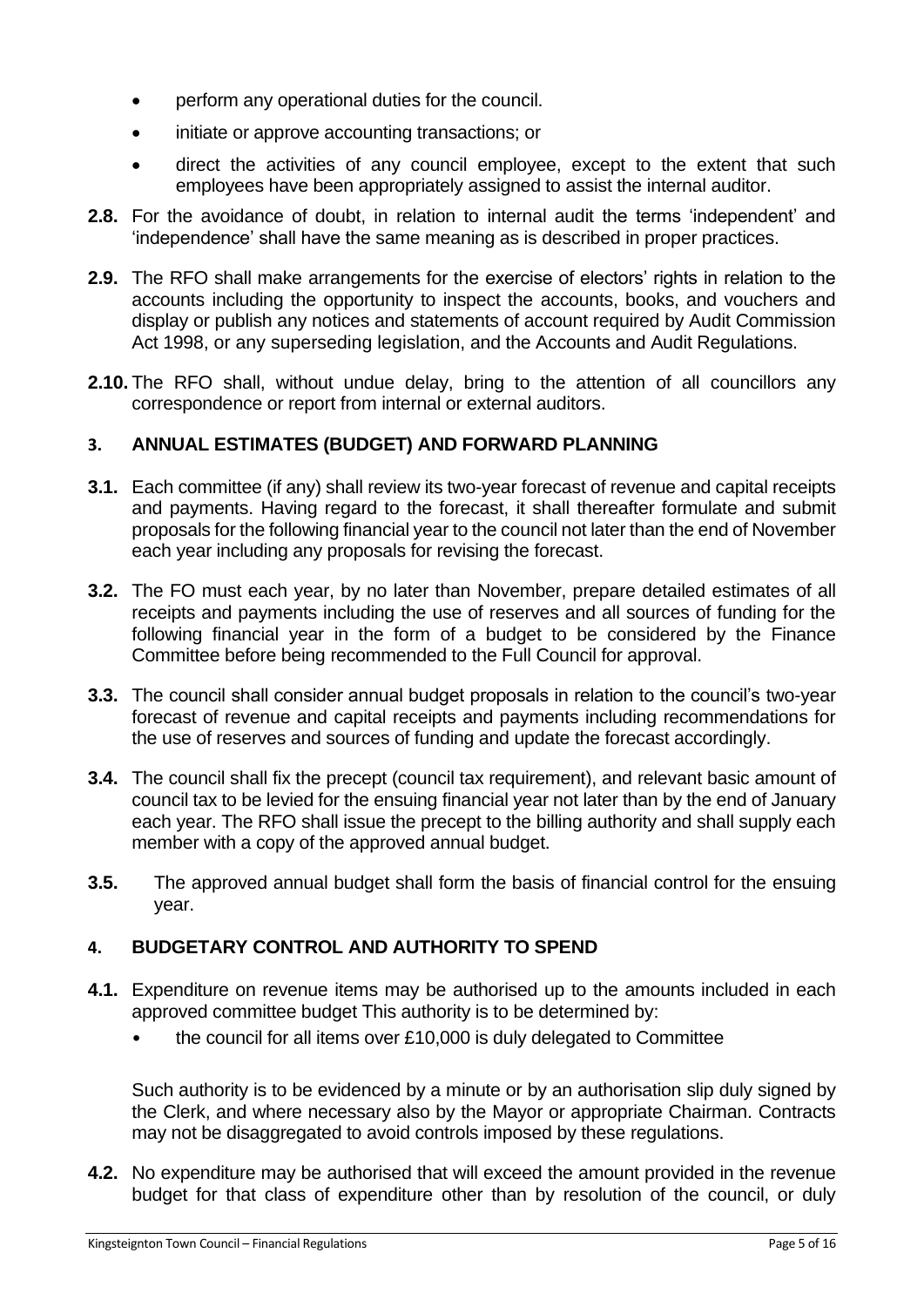delegated committee. During the budget year and with the approval of council having considered fully the implications for public services, unspent and available amounts may be moved to other budget headings or to an earmarked reserve as appropriate ('virement').

- **4.3.** Unspent provisions in the revenue or capital budgets for completed projects shall not be carried forward to a subsequent year.
- **4.4.** The salary budgets are to be reviewed at least annually in October for the following financial year and such review shall be evidenced by a hard copy schedule signed by the Clerk and the Mayor of the Council or relevant committee. The FO will inform committees of any changes impacting on their budget requirement for the coming year in good time.
- **4.5.** In cases of extreme risk to the delivery of council services, the Clerk may authorise revenue expenditure on behalf of the Council which in the Clerk's judgement it is necessary to carry out. Such expenditure includes repair, replacement, or other work, whether or not there is any budgetary provision for the expenditure, subject to a limit of **£5000**. The Clerk shall report such action to the Mayor or appropriate Chairman as soon as possible and to the council as soon as practicable thereafter. Once a quotation has been agreed by the Council, the Clerk is authorised to order items, proceed with payment, and make judgements on necessary minor adjustments if circumstances change.
- **4.6.** No expenditure shall be authorised in relation to any capital project and no contract entered into or tender accepted involving capital expenditure unless the council is satisfied that the necessary funds are available, and the requisite borrowing approval has been obtained.
- **4.7.** All capital works shall be administered in accordance with the council's standing orders and financial regulations relating to contracts.
- **4.8.** The FO shall regularly provide the council with a statement of receipts and payments to date under each head of the budgets, comparing actual expenditure to the appropriate date against that planned as shown in the budget. These statements are to be prepared at least at the end of each financial quarter and shall show explanations of material variances. For this purpose, "material" shall be in excess of **15%** of the budget.
- **4.9.** Changes in earmarked reserves shall be approved by the council as part of the budgetary control process.

#### <span id="page-6-0"></span>**5. BANKING ARRANGEMENTS AND AUTHORISATION OF PAYMENTS**

- **5.1.** The council's banking arrangements, including the bank mandate, shall be made by the RFO, and approved by the council; banking arrangements may not be delegated to a committee. They shall be regularly reviewed for safety and efficiency.
- **5.2.** The FO shall prepare a schedule of payments that have been made during the month which shall form part of the agenda for the meeting and, together with the relevant invoices, present the schedule to the Finance Committee. The Payment Procedure for Kingsteignton Town Council is as detailed below:
	- 1. All invoices received are approved for payment by the RFO, who will ensure that goods have been received or works completed
	- 2. The RFO/FO will check the arithmetical accuracy of invoices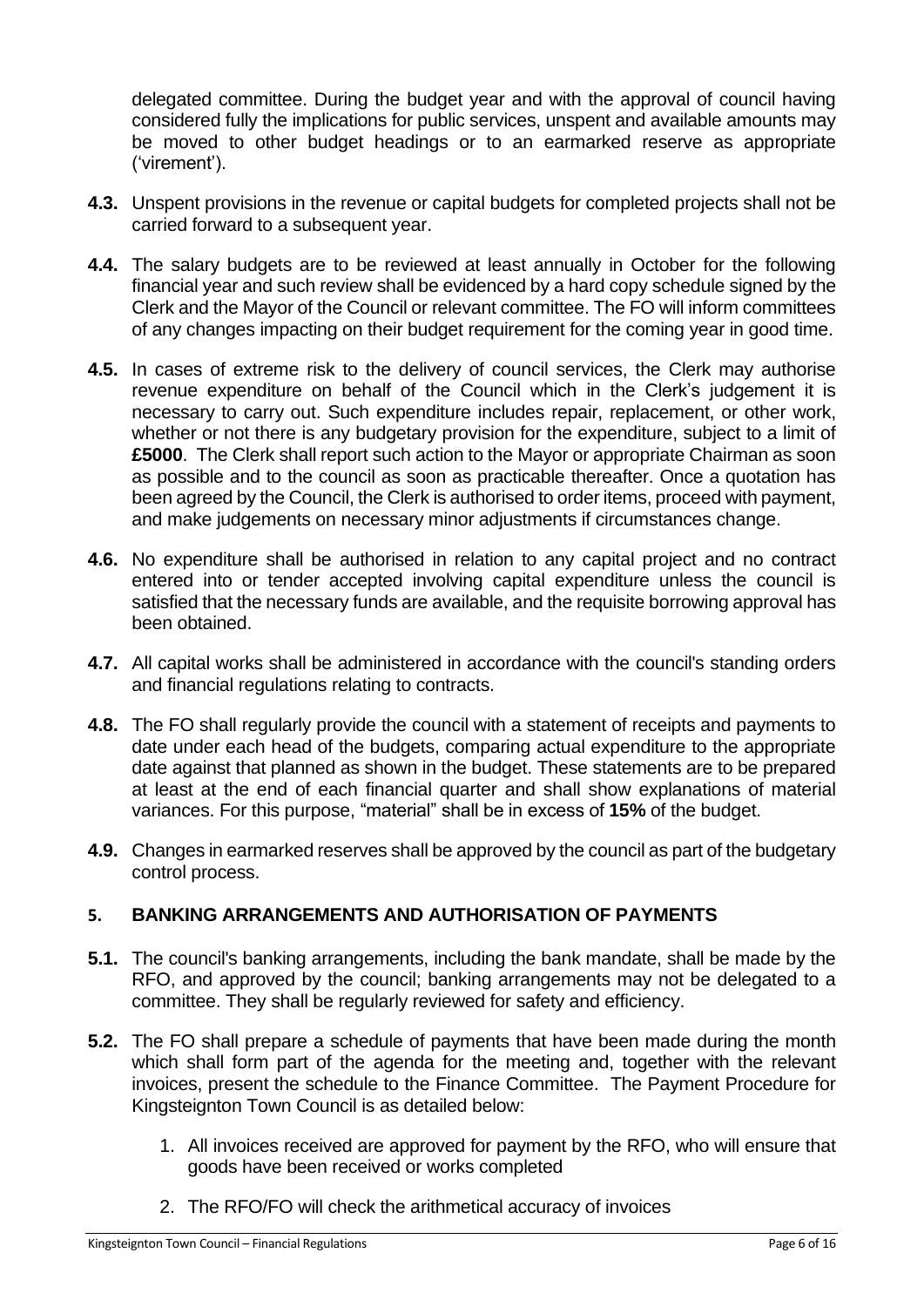- 3. All invoices (including those to be paid by Direct Debit or Standing Order, or already paid by Debit Card) are scanned and emailed to three councillors for approval purposes
- 4. On receipt of emails from two councillors confirming approval for payment, the FO will make any payments due by internet banking with the RFO or Councillor present
- 5. Copies of approval emails will be retained with invoices
- 6. All payments made will be summarised on a schedule and, together with copy bank statements, subject to a post payment review by the RFO. Such review to be on a regular basis and not less than one a month
- 7. A copy of the post payment review will be retained with invoices
- 8. Details of all income and expenditure will be provided to members of the Finance Committee on a monthly basis
- 9. Bank reconciliations will be produced on a monthly basis by the FO. These will be forwarded to the Chair of the Finance Committee or other duly approved Councillor. The bank reconciliations will be reviewed and approved by the Chair/duly approved Councillor, signed, dated, and then returned to the RFO/FO
- 10.Debit Card payments will only be made after authorisation by the RFO and only for items where it is necessary for reasons of urgency etc., such payments will be subject to both post payment review (see 6 above) and Councillor review (see 3 above)
- 11.A schedule of regular payments made by DD or SO will be provided to each member of the Finance Committee
- 12.The council Debit Card and Login details are stored separately with access to both being restricted to the RFO/Deputy Clerk/FO

The Committee shall review the schedule for compliance. The approved schedule shall be ruled off and initialled by the Mayor or Chairman of the meeting. A detailed list of all payments shall be disclosed within or as an attachment to the minutes of the meeting at which payment was authorised. Personal payments (including salaries, wages, expenses, and any payment made in relation to the termination of a contract of employment) may be summarised to remove public access to any personal information.

- **5.3.** All invoices for payment shall be examined, verified, and certified by the RFO to confirm that the work, goods, or services to which each invoice relates has been received, carried out, examined, and represents expenditure previously approved by the council. The RFO will initial and date each invoice after these checks have been performed.
- **5.4.** The RFO shall examine invoices for arithmetical accuracy and then pass the invoices to the FO for coding to the appropriate expenditure heading. PDF copies of all invoices will then be emailed by the FO to three Councillors for information purposes (where paid under existing standing order, direct debit, or other arrangements) for approval for payment purposes. On receipt of confirmatory email replies from two out of three councillors the FO will make any payments due. Alternatively, any of the councillors may come into the office and review/approve original invoices. Copies of emails received from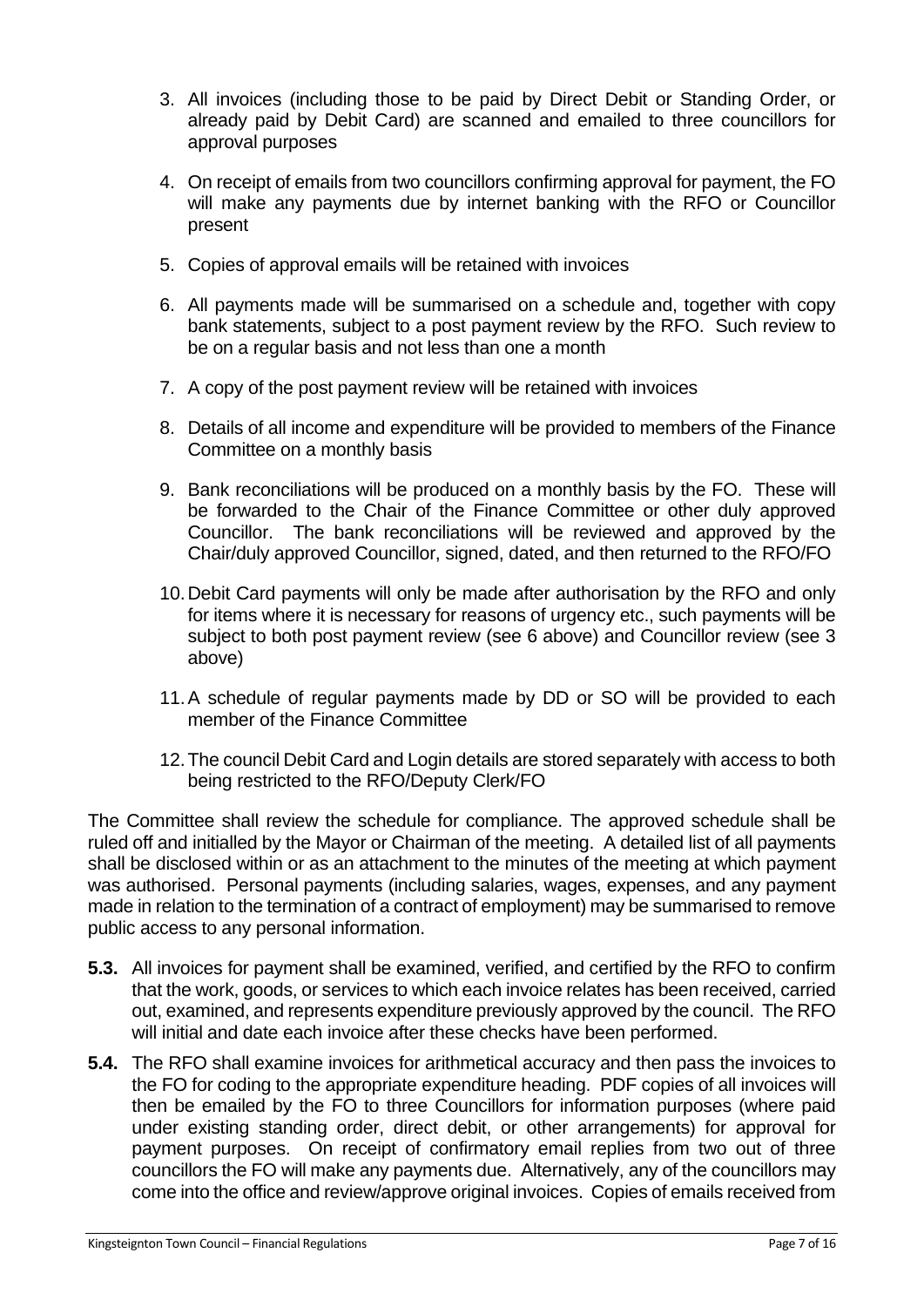councillors are to be retained with the relevant invoices. and analyse them to the appropriate expenditure heading. The RFO shall take all steps to pay all invoices submitted, and which are in order, at the next available Council or Finance Committee Meeting.

- **5.5.** The Clerk/RFO shall have delegated authority to authorise the payment of items only in the following circumstances:
	- a) If a payment is necessary to avoid a charge to interest under the Late Payment of Commercial Debts (Interest) Act 1998, and the due date for payment is before the next scheduled meeting of the Council or Finance Committee, where the Clerk/RFO certifies that there is no dispute or other reason to delay payment, provided that a list of such payments shall be submitted to the next appropriate meeting of the Finance Committee;
	- b) An expenditure item authorised under 5.6 below (continuing contracts and obligations) provided that a list of such payments shall be submitted to the next appropriate meeting of the Council or Finance Committee; or
	- c) fund transfers within the councils banking arrangements up to the sum of £10000, provided that a list of such payments shall be submitted to the next appropriate meeting of the Council or Finance Committee.
- **5.6.** For each financial year the Clerk/RFO shall draw up a list of due payments which arise on a regular basis as the result of a continuing contract, statutory duty, or obligation (such as but not exclusively), Salaries, PAYE and NI, Superannuation Fund and regular maintenance contracts and the like for which the Council or Finance Committee may authorise payment for the year provided that the requirements of regulation 4.1 (Budgetary Controls) are adhered to, provided also that a list of such payments shall be submitted to the next appropriate meeting of the Council or Finance Committee.
- **5.7.** A schedule of regular payments made each month under 5.6. above shall be prepared by the FO each month and checked by two councillors against the annual list – thus controlling the risk of duplicated payments being authorised/made
- **5.8.** In respect of grants a duly authorised committee shall approve expenditure within any limits set by council and in accordance with any policy statement approved by council. Any Revenue or Capital Grant in excess of **£5000** shall before payment, be subject to ratification by resolution of the Council.
- **5.9.** Members are subject to the Code of Conduct that has been adopted by the Council and shall comply with the Code and Standing Orders when a decision to authorise or instruct payment is made in respect of a matter in which they have a disclosable pecuniary or other interest unless a dispensation has been granted.
- **5.10.** The council will aim to rotate the duties of members in these Regulations so that onerous duties are shared out as evenly as possible over time.
- **5.11.** Any changes in the recorded details of suppliers, such as bank account records, shall be approved in writing by a Member.

#### <span id="page-8-0"></span>**6. INSTRUCTIONS FOR THE MAKING OF PAYMENTS**

- **6.1.** The council will make safe and efficient arrangements for the making of its payments.
- **6.2.** All invoices will be approved for payment by the Clerk/RFO, agreed by councillors in accordance with Section 5.4, paid by the RFO and then be subject to a post payment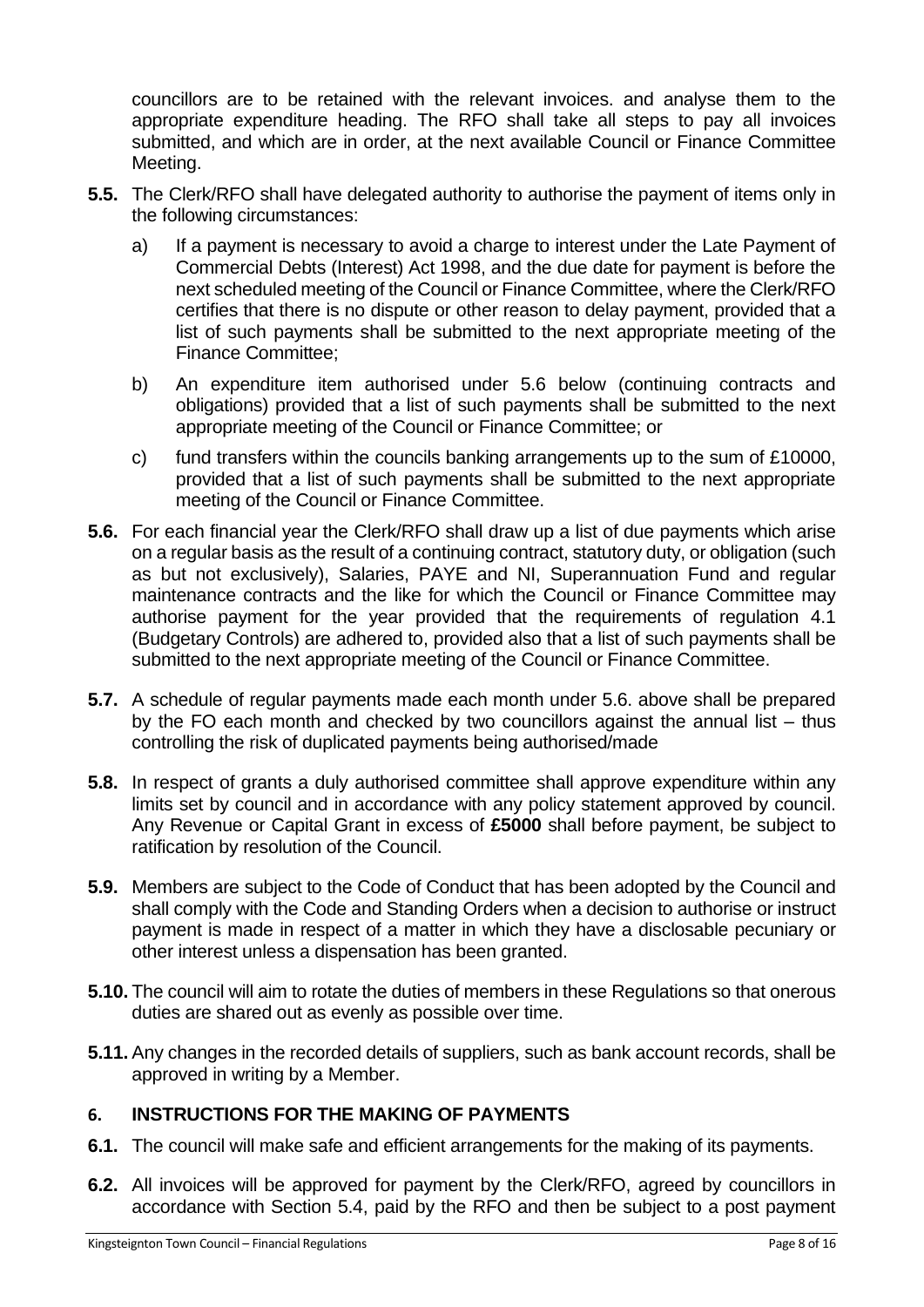review by the Clerk/RFO who will check bank details are correct and confirm with copy bank statements produced. All payments made will be subject to review by the Finance Committee at monthly intervals.

- **6.3.** All payments shall be affected by BACS or other instructions to the council's bankers, or otherwise, in accordance with a resolution of the Council or duly delegated committee.
- **6.4.** Cheques or orders for payment drawn on the bank account in accordance with the schedule as presented to Finance Committee shall be signed by two members of council in accordance with a resolution instructing that payment. A member who is a bank signatory, having a connection by virtue of family or business relationships with the beneficiary of a payment, should not, under normal circumstances, be a signatory to the payment in question.
- **6.5.** To indicate agreement of the details shown on the cheque or order for payment with the counterfoil and the invoice or similar documentation, the signatories shall each also initial the cheque counterfoil/or invoice.
- **6.6.** Cheques or orders for payment shall be signed in the Council Offices in the presence of the Town Clerk, Responsible Financial Officer, or the Finance Officer. All payments signed shall be reported to the Council or Finance Committee at the next convenient meeting.
- **6.7.** If thought appropriate by the Council, payment for utility supplies (energy, telephone, and water) and any National Non-Domestic Rates may be made by variable direct debit provided that the instructions are signed by two members and any payments are reported to council as made. The approval of the use of a variable direct debit shall be renewed by resolution of the Council or Finance Committee at least every two years.
- **6.8.** If thought appropriate by the council, payment for certain items (principally salaries) may be made by BACS provided that the instructions are signed, or otherwise evidenced by two members are retained and any payments are reported to council as made. The approval of the use of a resolution of the Council or Finance Committee shall renew BACS at least every two years.
- **6.9.** If thought appropriate by the council, payment for certain items may be made by BACS or CHAPS methods provided that the instructions for each payment are signed, or otherwise evidenced, by two authorised bank signatories or members of the Finance Committee, are retained and any payments are reported to council as made. Resolution of the Council or Finance Committee shall renew the approval of the use of BACS or CHAPS at least every two years.
- **6.10.** If thought appropriate by the council payment for certain items may be made by internet banking transfer provided evidence is retained showing which members approved the payment.
- **6.11.** No employee or councillor shall disclose any PIN or password, relevant to the working of the council or its bank accounts, to any person not authorised in writing by the council or a duly delegated committee.
- **6.12.** Regular back-up copies of the records on any computer shall be made and shall be stored securely away from the computer in question, and preferably off site.
- **6.13.** The council, and any members using computers for the council's financial business, shall ensure that anti-virus, anti-spyware and firewall, software with automatic updates, together with a high level of security, is used.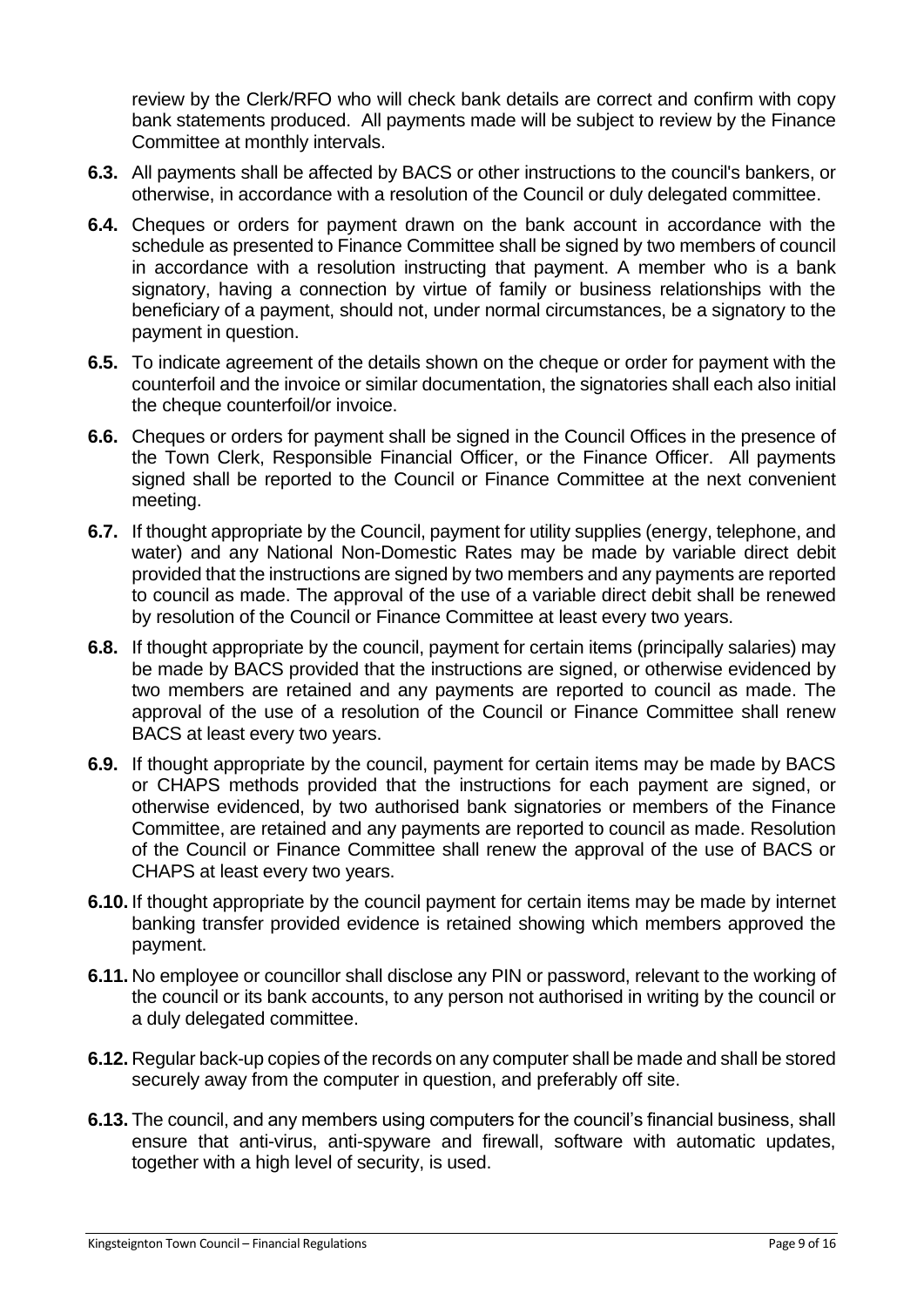- **6.14.** Where internet banking arrangements are made with any bank, the Clerk/FO shall be appointed as the Service Administrator. The bank mandate approved by the council shall identify several councillors who will be authorised to approve transactions on those accounts. The bank mandate will clearly state the amounts of payments that can be instructed by the use of the Service Administrator alone, or by the Service Administrator with a stated number of approvals.
- **6.15.** Access to any internet banking accounts will be directly to the access page (which may be saved under "favourites"), and not through a search engine or e-mail link. Remembered or saved passwords facilities must not be used on any computer used for council banking work. Breach of this Regulation will be treated as a very serious matter under these regulations.
- **6.16.** Changes to account details for suppliers, which are used for internet banking may only be changed on written hard copy notification by the supplier and supported by hard copy authority for change signed by two members of the council. A programme of regular checks of standing data with suppliers will be followed.
- **6.17.** Any Debit Card issued for use will be specifically restricted to the Clerk/RFO/FO and will also be restricted to a single transaction maximum value of **£750** unless authorised by the Council or Finance Committee in writing before any order is placed.
- **6.18.** Any corporate credit card or trade card account opened by the council will be specifically restricted to use by the Clerk/RFO and shall be subject to automatic payment in full at each month-end. Personal credit or debit cards of members of staff shall not be used under any circumstances.
- **6.19.** The FO may provide petty cash to officers for the purpose of defraying operational or other expenses. Vouchers for payments made shall be forwarded to the RFO with a claim for reimbursement.
	- a) The FO shall maintain a petty cash float of £300 for the purpose of defraying operational and other expenses. Vouchers for payments made from petty cash shall be kept, substantiating the payment. The FO will ensure Petty Cash held does not exceed £300 and will bank any monies held in excess of this
	- b) The cash booking payments should be used to "top up" the petty cash to a limit of £300 with the necessary correcting entries being made in the accounts. **Authorised by Finance Committee: 8 March 2017 - F27/17. Minutes ratified at Full Council meeting held on 5 April 2017**

#### <span id="page-10-0"></span>**7. PAYMENT OF SALARIES**

**Procedures for the payment of salaries for officers and employees of Kingsteignton Town Council are administered by the Payroll Department at Teignbridge District Council.**

**7.1.** As an employer, the council shall make arrangements to meet fully the statutory requirements placed on all employers by PAYE and National Insurance legislation. The payment of all salaries shall be made in accordance with payroll records and the rules of PAYE and National Insurance currently operating, and salary rates shall be as agreed by council, or duly delegated committee. The payment of all salaries and wages are provided by Teignbridge District Council's Payroll Services. It is the responsibility of the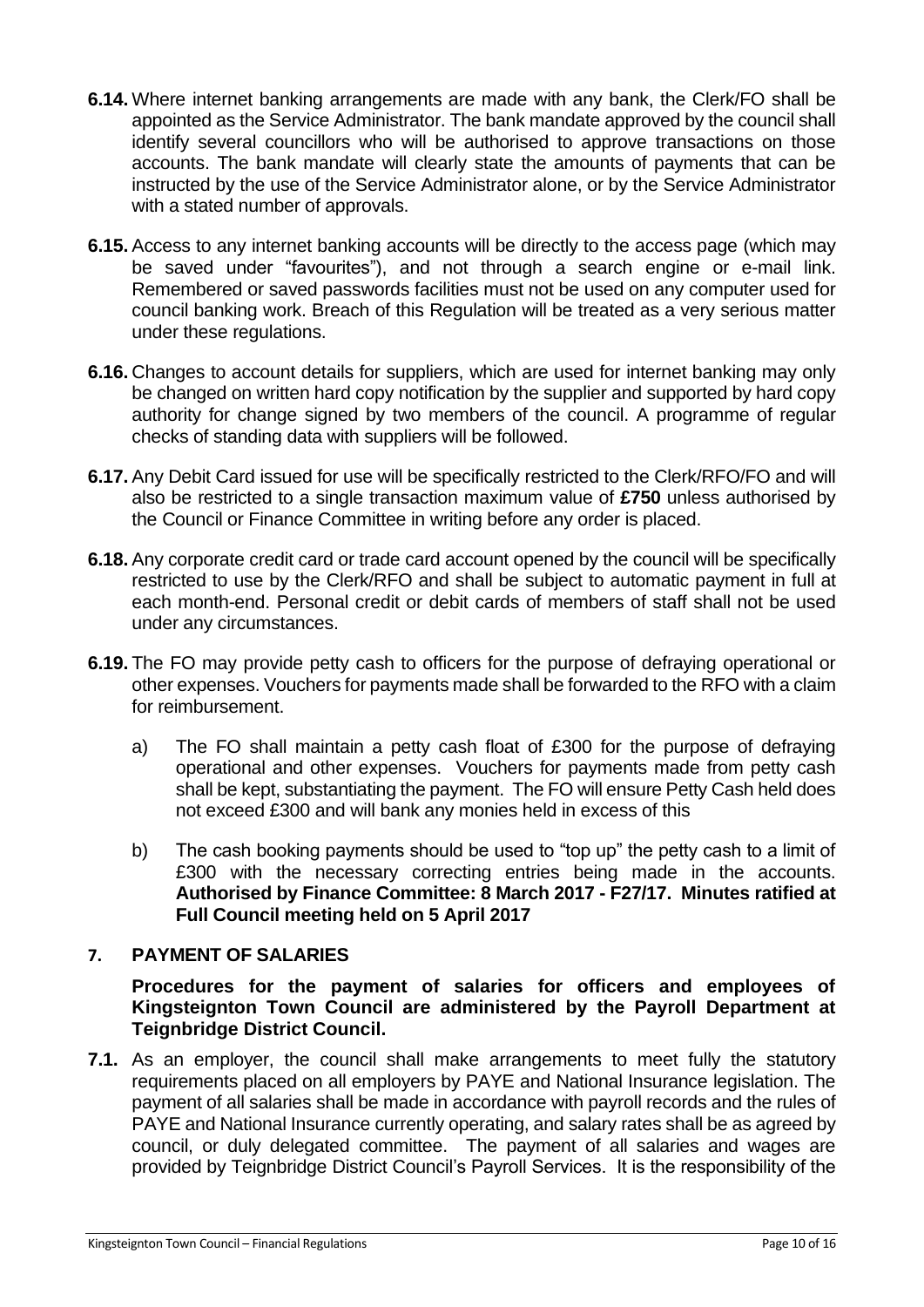RFO to supply Teignbridge District council at such appropriate time, information necessary to make monthly salary, wage, tax, and pension payments.

- **7.2.** Payment of salaries and payment of deductions from salary such as may be required to be made for tax, national insurance and pension contributions, or similar statutory or discretionary deductions must be made in accordance with the payroll records and on the appropriate dates stipulated in employment contracts, provided that each payment is reported to the next available Finance meeting, as set out in these regulations above.
- **7.3.** No changes shall be made to any employee's pay, emoluments, or terms and conditions of employment without the prior consent of the council. Changes to monthly payments following payment of authorised overtime and the like are to be authorised by the Clerk.
- **7.4.** Each and every payment to employees of net salary and to the appropriate creditor of the statutory and discretionary deductions shall be recorded in a separate confidential record (confidential cash book). This confidential record is not open to inspection or review (under the Freedom of Information Act 2000 or otherwise) other than:
	- a) by any councillor who can demonstrate a need to know.
	- b) by the internal auditor.
	- c) by the external auditor; or
	- d) by any person authorised under Audit Commission Act 1998, or any superseding legislation.
- **7.5.** The total of such payments in each calendar month shall be reported with all other payments as made as may be required under these Financial Regulations, to ensure that only payments due for the period have actually been paid.
- **7.6.** An effective system of personal performance management should be maintained for the Clerk/RFO and all Council employees.
- **7.7.** Any termination payments shall be supported by a clear business case and reported to the council. Termination payments shall only be authorised by council.
- **7.8.** Before employing interim staff, the council must consider a full business case.

#### <span id="page-11-0"></span>**8. LOANS AND INVESTMENTS**

- **8.1.** All borrowings shall be affected in the name of the council, after obtaining any necessary borrowing approval. Any application for borrowing approval shall be approved by Council as to terms and purpose. The application for borrowing approval and subsequent arrangements for the loan shall only be approved by full council.
- **8.2.** Any financial arrangement which does not require formal borrowing approval from the Secretary of State (such as Hire Purchase or Leasing of tangible assets) shall be subject to approval by the full council. In each case a report in writing shall be provided to council in respect of value for money for the proposed transaction.
- **8.3.** The council will arrange with the council's banks and investment providers for the sending of a copy of each statement of account to the RFO/FO.
- **8.4.** All loans and investments shall be negotiated in the name of the council and shall be for a set period in accordance with council policy.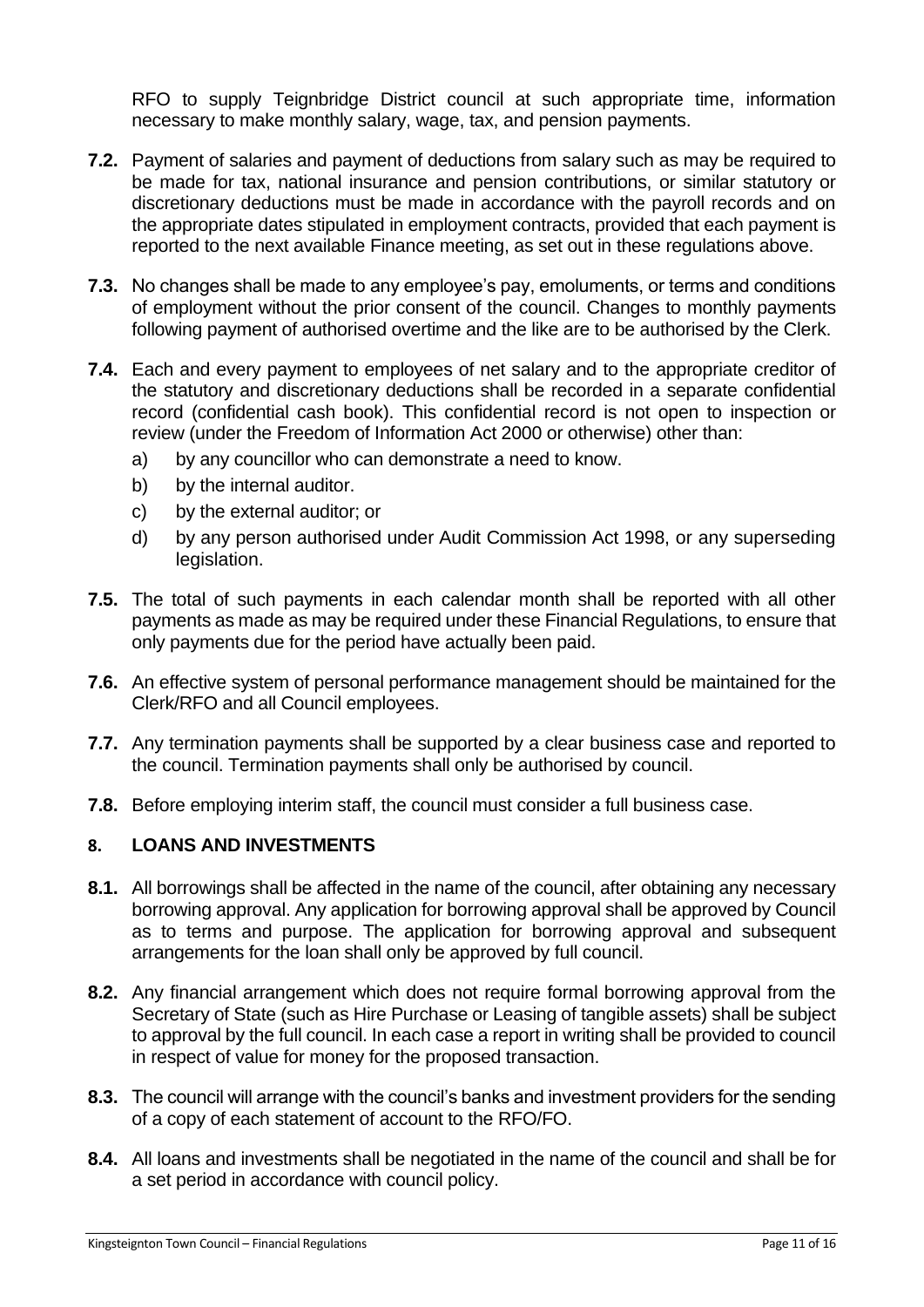- **8.5.** The council shall consider the need for an Investment Strategy and Policy which, if drawn up, shall be in accordance with relevant regulations, proper practices, and guidance. The council shall review any Strategy and Policy at least annually.
- **8.6.** All investments of money under the control of the council shall be in the name of the council.
- **8.7.** All investment certificates and other documents relating thereto shall be retained in the custody of the RFO/FO.
- **8.8.** Payments in respect of short term or long-term investments, including transfers between bank accounts held in the same bank, or branch, shall be made in accordance with Regulation 5 (Authorisation of payments) and Regulation 6 (Instructions for payments).

#### <span id="page-12-0"></span>**9. INCOME**

- **9.1.** The collection of all sums due to the council shall be the responsibility of and under the supervision of the RFO/FO.
- **9.2.** Particulars of all charges to be made for work done, services rendered, or goods supplied shall be agreed annually by the council, notified to the RFO/FO and the RFO/FO shall be responsible for the collection of all accounts due to the council.
- **9.3.** The council will review all fees and charges at least annually, following a report of the Clerk.
- **9.4.** Any sums found to be irrecoverable, and any bad debts shall be reported to the council and shall be written off in the year.
- **9.5.** All sums received on behalf of the council shall be banked intact, with the exception of paragraph 6.2 as directed by the FO. In all cases, all receipts shall be deposited with the council's bankers with such frequency as the FO considers necessary.
- **9.6.** The origin of each receipt shall be entered on the paying-in slip.
- **9.7.** Personal cheques shall not be cashed out of money held on behalf of the council.
- **9.8.** The FO shall promptly complete any VAT Return that is required. Any repayment claims due in accordance with VAT Act 1994 section 33 shall be made at least annually coinciding with the financial year end.
- **9.9.** Where any significant sums of cash are regularly received by the council, the FO shall take such steps as are agreed by the council to ensure that more than one person is present when the cash is counted in the first instance, that there is a reconciliation to some form of control such as ticket issues, and that appropriate care is taken in the security and safety of individuals banking such cash.
- **9.10.** Any income arising which is the property of a charitable trust shall be paid into a charitable bank account. Instructions for the payment of funds due from the charitable trust to the council (to meet expenditure already incurred by the authority) will be given by the Managing Trustees of the charity meeting separately from any council meeting (see also Regulation 16 below).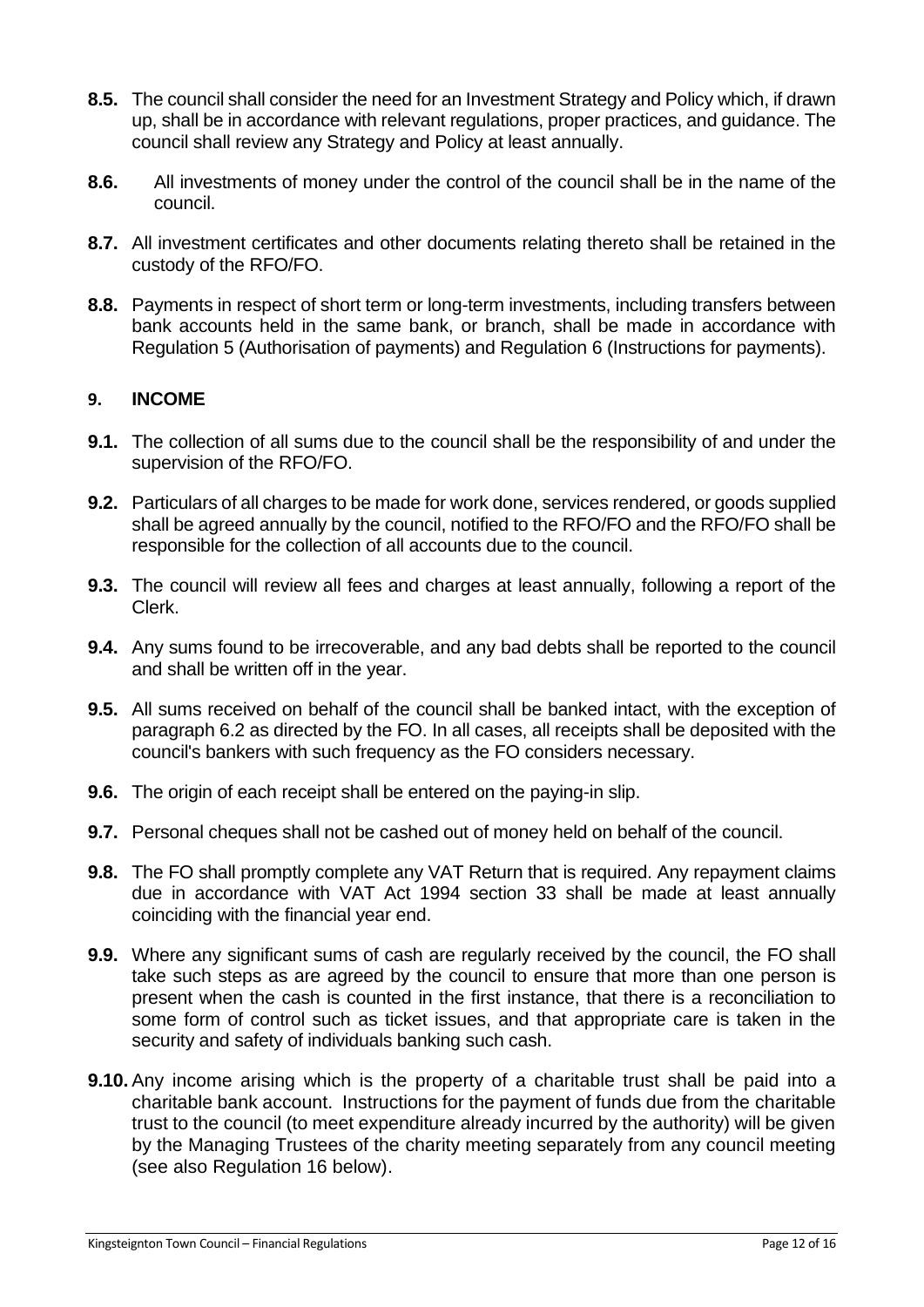#### <span id="page-13-0"></span>**10. ORDERS FOR WORK, GOODS AND SERVICES**

- **10.1.** An official order or letter shall be issued for all work, goods, and services unless a formal contract is to be prepared or an official order would be inappropriate. Copies of orders shall be retained.
- **10.2.** The FO shall control order books.
- **10.3.** All members and officers are responsible for obtaining value for money at all times. An officer issuing an official order shall ensure as far as reasonable and practicable that the best available terms are obtained in respect of each transaction, usually by obtaining three or more quotations or estimates from appropriate suppliers, subject to any *de minimis* provisions in Regulation 11.1 below.
- **10.4.** A member may not issue an official order or make any contract on behalf of the council.
- **10.5.**The RFO shall verify the lawful nature of any proposed purchase before the issue of any order, and in the case of new or infrequent purchases or payments, the RFO shall ensure that the statutory authority shall be reported to the meeting at which the order is approved so that the minutes can record the power being used.

#### <span id="page-13-1"></span>**11. CONTRACTS**

- **11.1.**Procedures as to contracts are laid down as follows:
	- a. Every contract shall comply with these financial regulations, and no exceptions shall be made otherwise than in an emergency provided that this regulation need not apply to contracts which relate to items (i) to (vi) below:
		- i. for the supply of gas, electricity, water, sewerage, and telephone services.
		- ii. for specialist services such as are provided by legal professionals acting in dispute
		- iii. for work to be executed or goods or materials to be supplied which consist of repairs to or parts for existing machinery or equipment or plant.
		- iv. for work to be executed or goods or materials to be supplied which constitute an extension of an existing contract by the council.
		- v. for additional audit work of the external auditor up to an estimated value of £500 (in excess of this sum the Clerk/RFO shall act after consultation with the Mayor and Deputy Mayor of the Council); and
		- vi. for goods or materials proposed to be purchased which are proprietary articles and / or are only sold at a fixed price.
	- b. Where the council intends to procure or award a public supply contract, public service contract or public works contract as defined by The Public Contracts Regulations 2015 ("the Regulations") which is valued at £25,000 or more, the council shall comply with the relevant requirements of the Regulations.
	- c. The full requirements of The Regulations, as applicable, shall be followed in respect of the tendering and award of a public supply contract, public service contract or public works contract which exceed thresholds in The Regulations set by the Public Contracts Directive 2014/24/EU (which may change from time to time)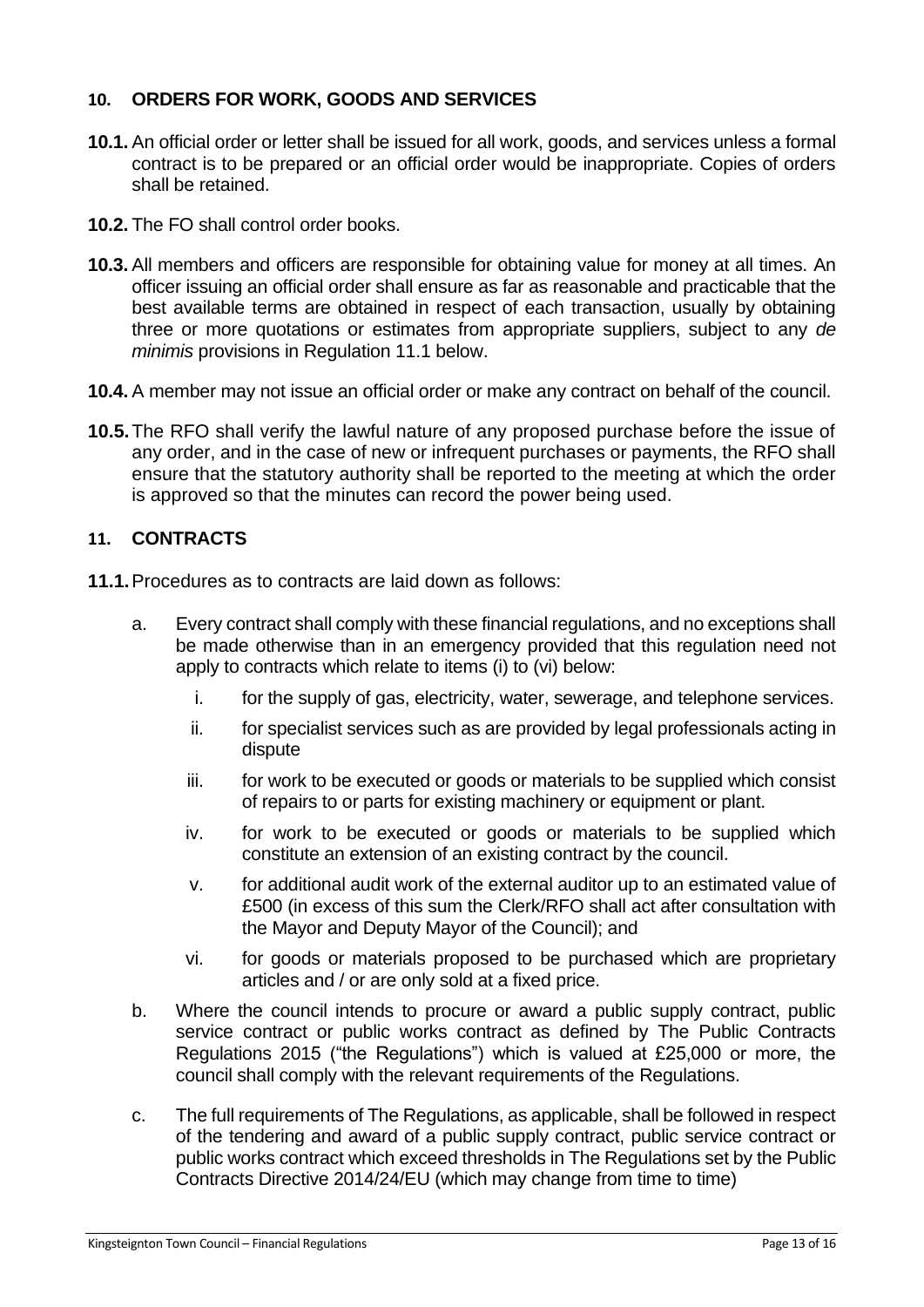- d. When applications are made to waive financial regulations relating to contracts to enable a price to be negotiated without competition the reason shall be embodied in a recommendation to the council.
- e. Such invitation to tender shall state the general nature of the intended contract and the Clerk shall obtain the necessary technical assistance to prepare a specification in appropriate cases. The invitation shall in addition state that tenders must be addressed to the Clerk in the ordinary course of post. Each tendering firm shall be supplied with a specifically marked envelope in which the tender is to be sealed and remain sealed until the prescribed date for opening tenders for that contract.
- f. All sealed tenders shall be opened at the same time on the prescribed date by the Clerk in the presence of at least one member of council.
- g. Any invitation to tender issued under this regulation shall be subject to **Kingsteignton Town Council Standing Order 18d<sup>1</sup> and shall refer to the terms** of the Bribery Act 2010.
- h. When it is to enter into a contract of less than £25,000 in value for the supply of goods or materials or for the execution of works or specialist services other than such goods, materials, works or specialist services as are excepted as set out in paragraph (a) the Clerk or RFO shall obtain 3 quotations (priced descriptions of the proposed supply); where the value is below [£3,000] and above [£100] the Clerk or RFO shall strive to obtain 3 estimates. Otherwise, Regulation 10.3 above shall apply.
- i. The council shall not be obliged to accept the lowest or any tender, quote, or estimate.
- j. Should it occur that the council, or duly delegated committee, does not accept any tender, quote or estimate, the work is not allocated, and the council requires further pricing, provided that the specification does not change, no person shall be permitted to submit a later tender, estimate or quote who was present when the original decision-making process was being undertaken.

#### <span id="page-14-0"></span>**12. PAYMENTS UNDER CONTRACTS FOR BUILDING OR OTHER CONSTRUCTION WORKS** (PUBLIC WORKS CONTRACTS)

- **12.1.** Payments on account of the contract sum shall be made within the time specified in the contract by the RFO upon authorised certificates of the architect or other consultants engaged to supervise the contract (subject to any percentage withholding as may be agreed in the particular contract).
- **12.2.** Where contracts provide for payment by instalments the RFO shall maintain a record of all such payments. In any case where it is estimated that the total cost of work carried out under a contract, excluding agreed variations, will exceed the contract sum of 5% or more a report shall be submitted to the council.
- **12.3.** Any variation to a contract or addition to or omission from a contract must be approved by the council and Clerk to the contractor in writing, the council being informed where the final cost is likely to exceed the financial provision.

<sup>1</sup> Based on National Association of Local Councils (NALC) model standing order 18d in Local Councils Explained © 2013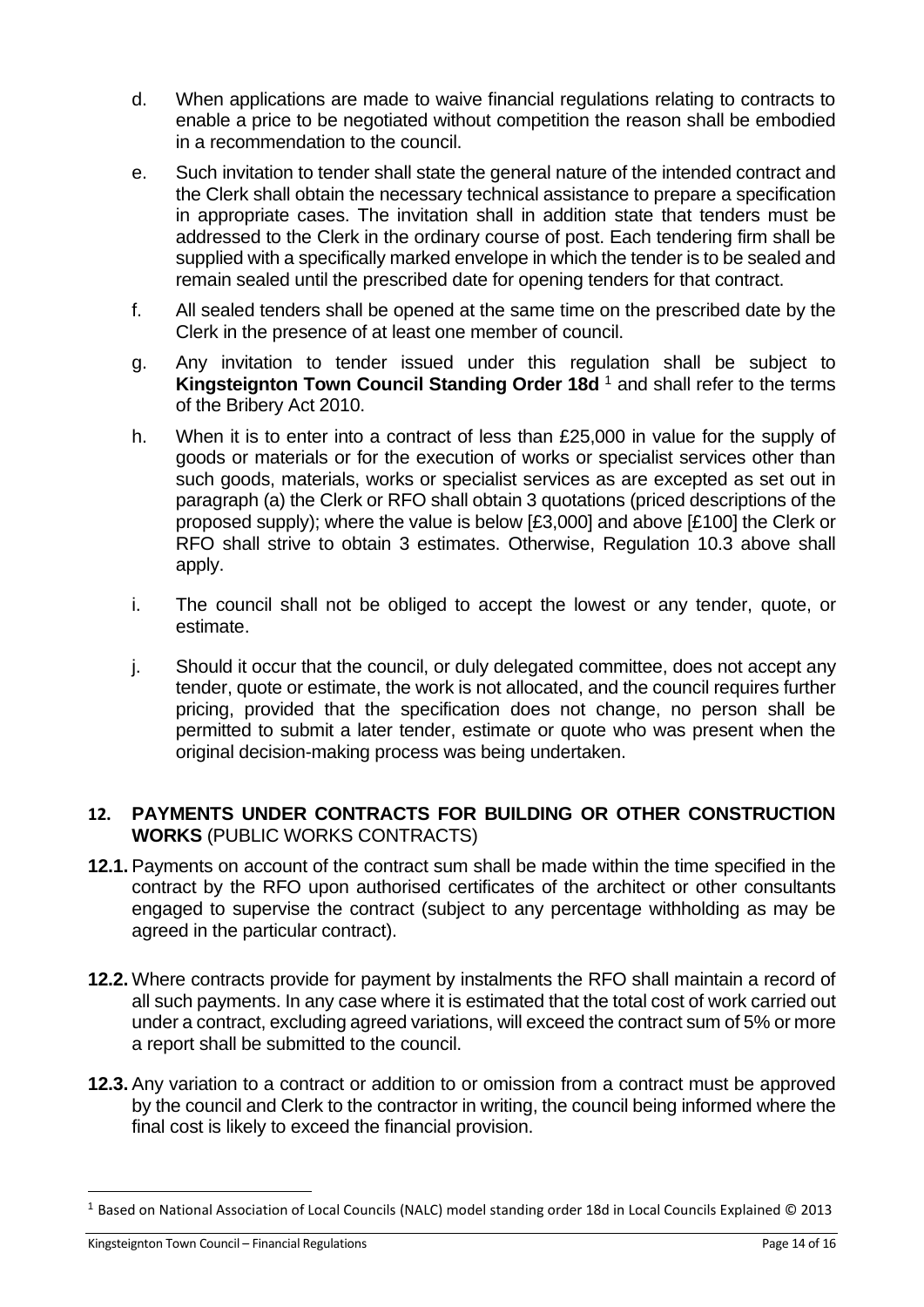#### <span id="page-15-0"></span>**13. STORES AND EQUIPMENT**

- **13.1**. The officer in charge of each section shall be responsible for the care and custody of stores and equipment in that section.
- **13.2**. Delivery notes shall be obtained in respect of all goods received into store or otherwise delivered and goods must be checked as to order and quality at the time delivery is made.
- **13.3**. Stocks shall be kept at the minimum levels consistent with operational requirements.
- **13.4**. The RFO shall be responsible for periodic checks of stocks and stores at least annually.

#### <span id="page-15-1"></span>**14. ASSETS, PROPERTIES AND ESTATES**

- **14.1.** The Clerk shall make appropriate arrangements for the custody of all title deeds and Land Registry Certificates of properties held by the council. The RFO shall ensure a record is maintained of all properties held by the council, recording the location, extent, plan, reference, purchase details, nature of the interest, tenancies granted, rents payable and purpose for which held in accordance with Accounts and Audit Regulations.
- **14.2.** No tangible moveable property shall be purchased or otherwise acquired, sold, leased, or otherwise disposed of, without the authority of the council, together with any other consents required by law, save where the estimated value of any one item of tangible movable property does not exceed **£250**.
- **14.3.** No real property (interests in land) shall be sold, leased, or otherwise disposed of without the authority of the council, together with any other consents required by law. In each case a report in writing shall be provided to council in respect of valuation and surveyed condition of the property (including matters such as planning permissions and covenants) together with a proper business case (including an adequate level of consultation with the electorate).
- **14.4.** No real property (interests in land) shall be purchased or acquired without the authority of the full council. In each case a report in writing shall be provided to council in respect of valuation and surveyed condition of the property (including matters such as planning permissions and covenants) together with a proper business case (including an adequate level of consultation with the electorate).
- **14.5.** Subject only to the limit set in Regulation 14.2 above, no tangible moveable property shall be purchased or acquired without the authority of the full council. In each case a report in writing shall be provided to council with a full business case.
- **14.6.** The FO shall ensure that an appropriate and accurate Register of Assets and Investments is kept up to date. The continued existence of tangible assets shown in the Register shall be verified at least annually, possibly in conjunction with a health and safety inspection of assets.

#### <span id="page-15-2"></span>**15. INSURANCE**

- **15.1.** Following the annual risk assessment (per Financial Regulation 17), the RFO shall affect all insurances and negotiate all claims on the council's insurers.
- **15.2.** Councillors shall give prompt notification to the FO of all new risks, properties or vehicles which require to be insured and of any alterations affecting existing insurances.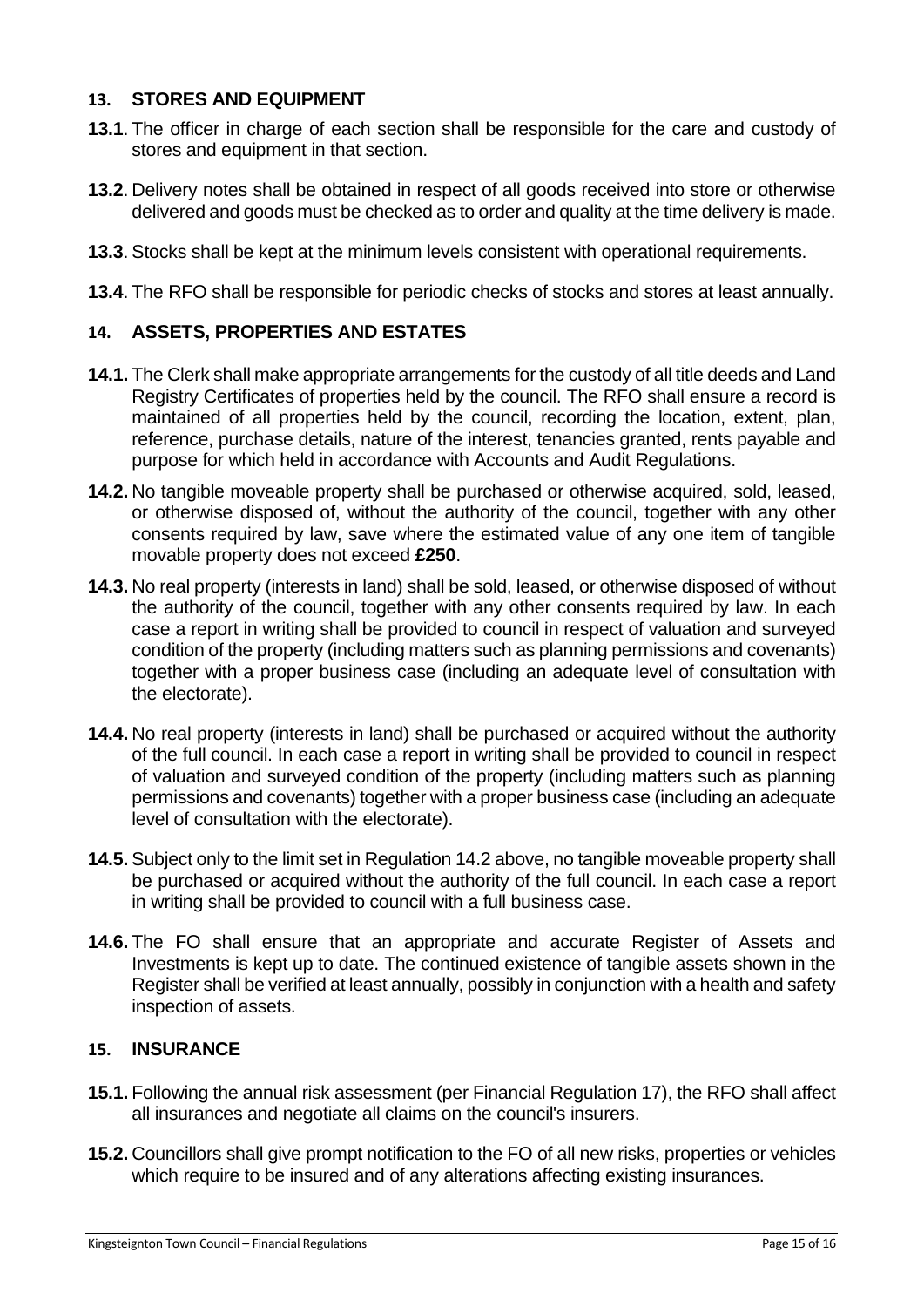- **15.3.** The FO shall keep a record of all insurances effected by the council and the property and risks covered thereby and annually review it.
- **15.4.** The FO shall be notified of any loss liability or damage or of any event likely to lead to a claim and shall report these to council at the next available meeting.
- **15.5.** All appropriate members and employees of the council shall be included in a suitable form of security or fidelity guarantee insurance which shall cover the maximum risk exposure as determined annually by the council, or duly delegated committee.

#### <span id="page-16-0"></span>**16. CHARITIES**

**16.1.** Where the council is sole managing trustee of a charitable body the Clerk/RFO shall ensure that separate accounts are kept of the funds held on charitable trusts and separate financial reports made in such form as shall be appropriate, in accordance with Charity Law and legislation, or as determined by the Charity Commission. The Clerk and RFO shall arrange for any audit or independent examination as may be required by Charity Law or any Governing Document.

#### <span id="page-16-1"></span>**17. RISK MANAGEMENT**

- **17.1.** The council is responsible for putting in place arrangements for the management of risk. The Clerk/RFO or a nominated Councillor shall prepare, for approval by the council, risk management policy statements in respect of all activities of the council. The council shall review risk policy statements and consequential risk management arrangements at least annually.
- **17.2.** When considering any new activity, the Clerk/RFO or a nominated Councillor shall prepare a draft risk assessment including risk management proposals for consideration and adoption by the council.

#### <span id="page-16-2"></span>**18. SUSPENSION AND REVISION OF FINANCIAL REGULATIONS**

- **18.1.** It shall be the duty of the council to review the Financial Regulations of the council from time to time. The Clerk shall decide to monitor changes in legislation or proper practices and shall advise the council of any requirement for a consequential amendment to these financial regulations.
- **18.2.** The council may, by resolution of the council duly notified prior to the relevant meeting of council, suspend any part of these Financial Regulations if reasons for the suspension are recorded and that an assessment of the risks arising has been drawn up and presented in advance to all members of council.